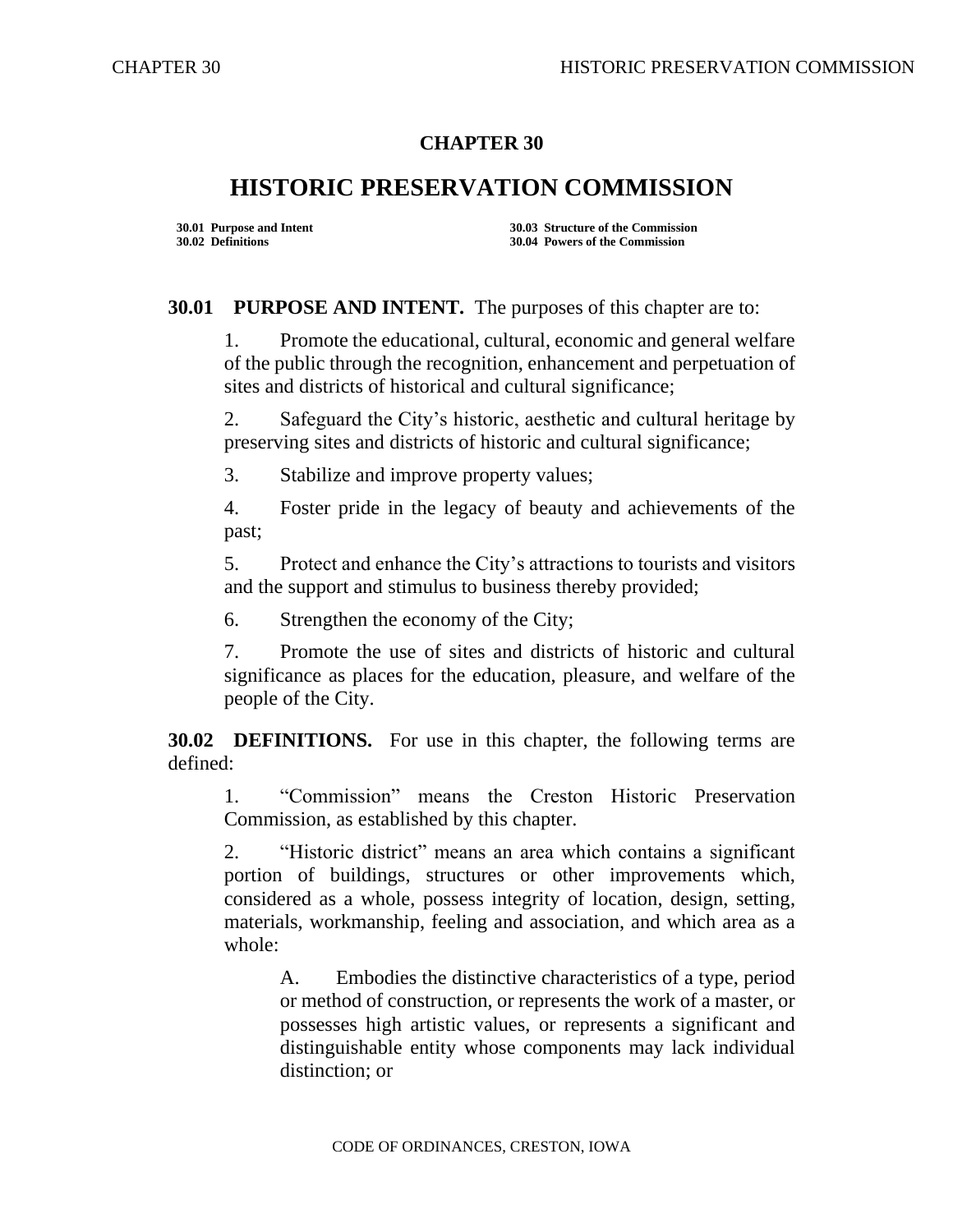B. Is associated with events that have made significant contributions to the broad patterns of our local, state or national history; or

C. Possesses a coherent and distinctive visual character or integrity based upon similarity of scale, design, color, setting, workmanship, materials or combinations thereof which is deemed to add significantly to the value and attractiveness of properties within such area; or

D. Is associated with the lives of persons significant in our past; or

E. Has yielded, or may be likely to yield, information important in prehistory or history.

3. "Historic site" means a structure or building which:

A. Is associated with events that have made a significant contribution to the broad patterns of our history; or

B. Is associated with the lives of persons significant in our past; or

C. Embodies the distinctive characteristics of a type, period or method of construction or represents the work of a master, or possesses high artistic values, or represents a significant and distinguishable entity whose components may lack individual distinction; or

D. Has yielded, or may be likely to yield, information important in prehistory or history.

## **30.03 STRUCTURE OF COMMISSION.**

1. The Commission consists of five (5) members who reside within the boundaries of the City of Creston. The Mayor or his appointee shall be the City Council liaison and attend commission meetings as a nonvoting member. *(Ord. 19-185 – Feb. 19 Supp.)*

2. Members of the Commission shall be appointed by the Mayor with the advice and consent of the Council. Members shall demonstrate a positive interest in historic preservation, possessing interest or expertise in architecture, architectural history, historic preservation, city planning, building rehabilitation, conservation in general or real estate.

3. The Commission members are appointed for staggered terms of three (3) years. Members may serve for more than one term. Each member shall serve until the appointment of a successor.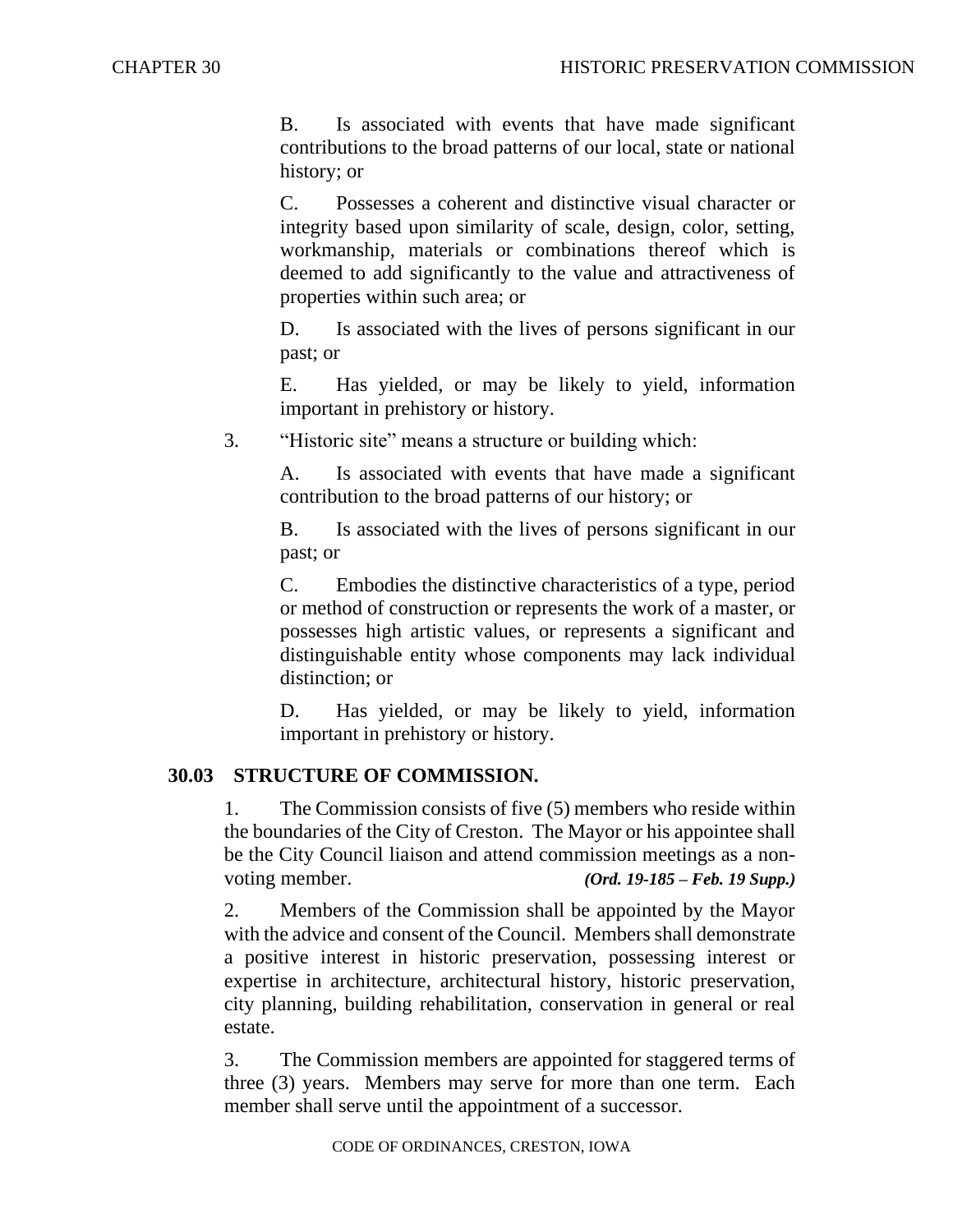4. Vacancies occurring in the Commission, other than expiration of term of office, shall be only for the unexpired portion of the term of the member replaced.

5. Members shall serve without compensation.

6. A simple majority of the Commission shall constitute a quorum for the transaction of business.

7. The Commission shall elect a Chairperson who shall preside over all Commission meetings and elect a Secretary who shall be responsible for maintaining written records of the Commission's proceedings.

8. The Commission shall meet at least three (3) times a year.

## **30.04 POWERS OF THE COMMISSION.**

1. The Commission may conduct studies for the identification and designation of historic districts and sites meeting the definitions established by this chapter. The Commission may proceed at its own initiative or upon a petition from any person, group or association. The Commission shall maintain records of all studies and inventories for public use.

2. The Commission may make a recommendation to the State Bureau of Historic Preservation for the listing of an historic district or site in the National Register of Historic Places and may conduct a public hearing thereon.

3. In addition to those duties and powers specified above, the Commission may, with Council approval,

A. Accept unconditional gifts and donations of real and person property, including money, for the purpose of historic preservation;

B. Acquire, by purchase, bequest or donation, fee and lesser interests in historic properties, including properties adjacent to or associated with historic properties;

C. Preserve, restore, maintain and operate historic properties under the ownership or control of the Commission;

D. Lease, sell and otherwise transfer or dispose of historic properties subject to rights of public access and other covenants and in a manner that will preserve the property.

E. Contract, with the approval of the Council, with State or Federal government or other organizations;